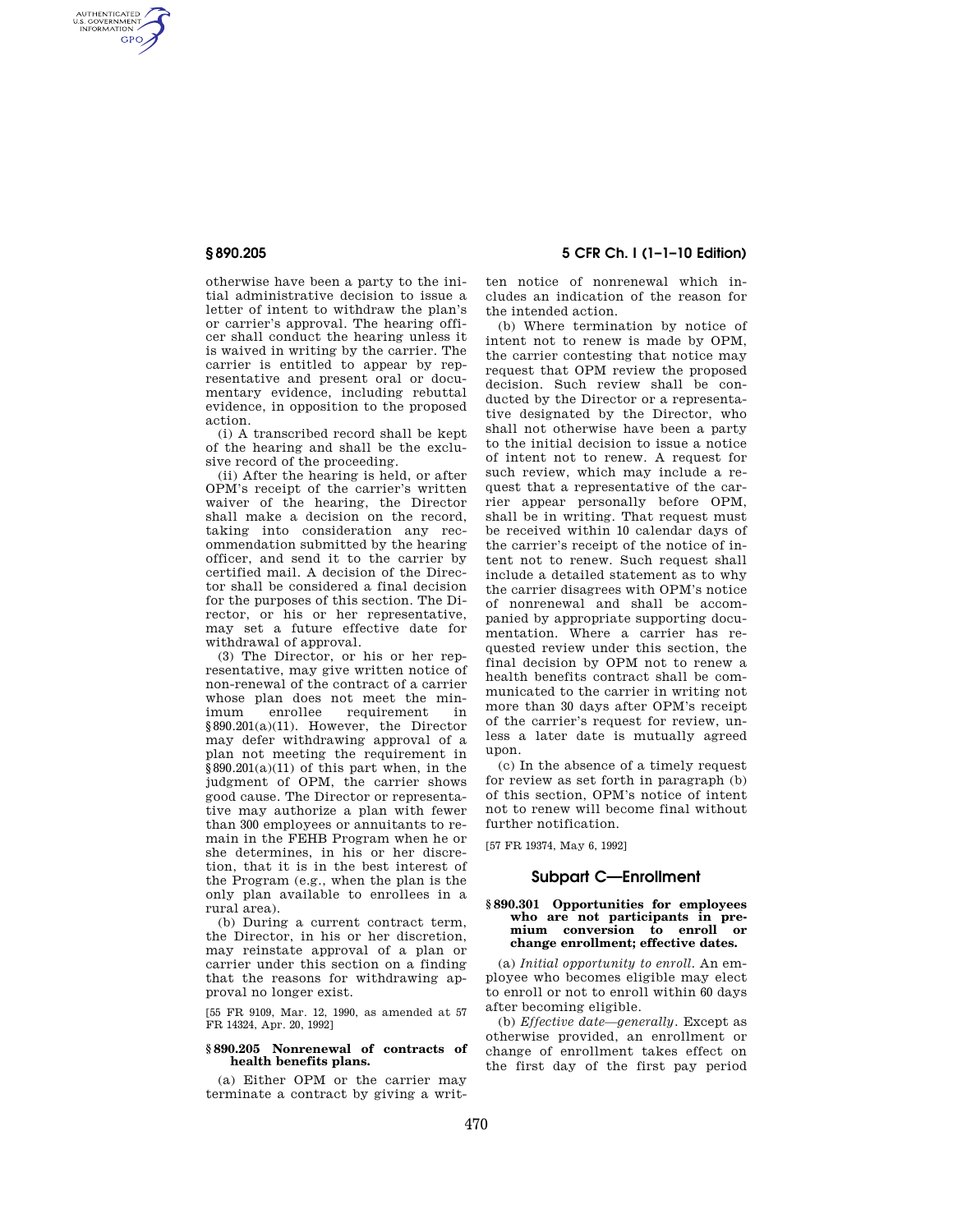### **Office of Personnel Management § 890.301**

that begins after the date the employing office receives an appropriate request to enroll or change the enrollment and that follows a pay period during any part of which the employee is in pay status.

(c) *Belated enrollment.* When an employing office determines that an employee was unable, for cause beyond his or her control, to enroll or change the enrollment within the time limits prescribed by this section, the employee may enroll or change the enrollment within 60 days after the employing office advises the employee of its determination.

(d) *Enrollment by proxy.* Subject to the discretion of the employing office, an employee's representative, having written authorization to do so, may enroll or change the enrollment for the employee.

(e) *Change to self only.* (1) Subject to two exceptions, an employee may change the enrollment from self and family to self only at any time. *Exceptions:* 

(i) An employee participating in health insurance premium conversion may change to self only during an open season or because of and consistent with a qualifying life event as defined in Part 892 of this chapter.

(ii) An employee who is subject to a court or administrative order as discussed in  $§890.301(g)(3)$  may not make this change as long as the court or administrative order is still in effect and the employee has at least one child identified in the order who is still eligible under the FEHB Program, unless the employee provides documentation to the agency that he or she has other coverage for the child(ren).

(2) A change of enrollment to self only takes effect on the first day of the first pay period that begins after the date the employing office receives an appropriate request to change the enrollment, except that at the request of the employee and upon a showing satisfactory to the employing office that there was no family member eligible for coverage by the family enrollment, the employing office may make the change effective on the first day of the pay period following the one in which there was no family member.

(f) *Open season.* (1) An open season will be held each year from the Monday of the second full workweek in November through the Monday of the second full workweek in December.

(2) The Director of the Office of Personnel Management may modify the dates specified in paragraph (f)(1) of this section or hold additional open seasons.

(3) With one exception, during an open season, an eligible employee may enroll and an enrolled employee may change his or her existing enrollment from self only to self and family, may change from one plan or option to another, or may make any combination of these changes. *Exception:* An employee who is subject to a court or administrative order as discussed in §890.301(g)(3) may not cancel his or her enrollment, change to self only, or change to a comprehensive medical plan that does not serve the area where his or her child or children live as long as the court or administrative order is still in effect and the employee has at least one child identified in the order who is still eligible under the FEHB Program, unless the employee provides documentation to the agency that he or she has other coverage for the child(ren).

(4)(i) An open season new enrollment takes effect on the first day of the first pay period that begins in the next following year and which follows a pay period during any part of which the employee is in a pay status.

(ii) An open season change of enrollment takes effect on the first day of the first pay period which begins in January of the next following year.

(5) When a belated open season enrollment or change of enrollment is accepted by the employing office under paragraph (c) of this section, it takes effect as required by paragraph (f)(4) of this section.

(g) *Change in family status.* (1) An eligible employee may enroll and an enrolled employee may change the enrollment from self only to self and family, from one plan or option to another, or make any combination of these changes when the employee's family status changes, including a change in marital status or any other change in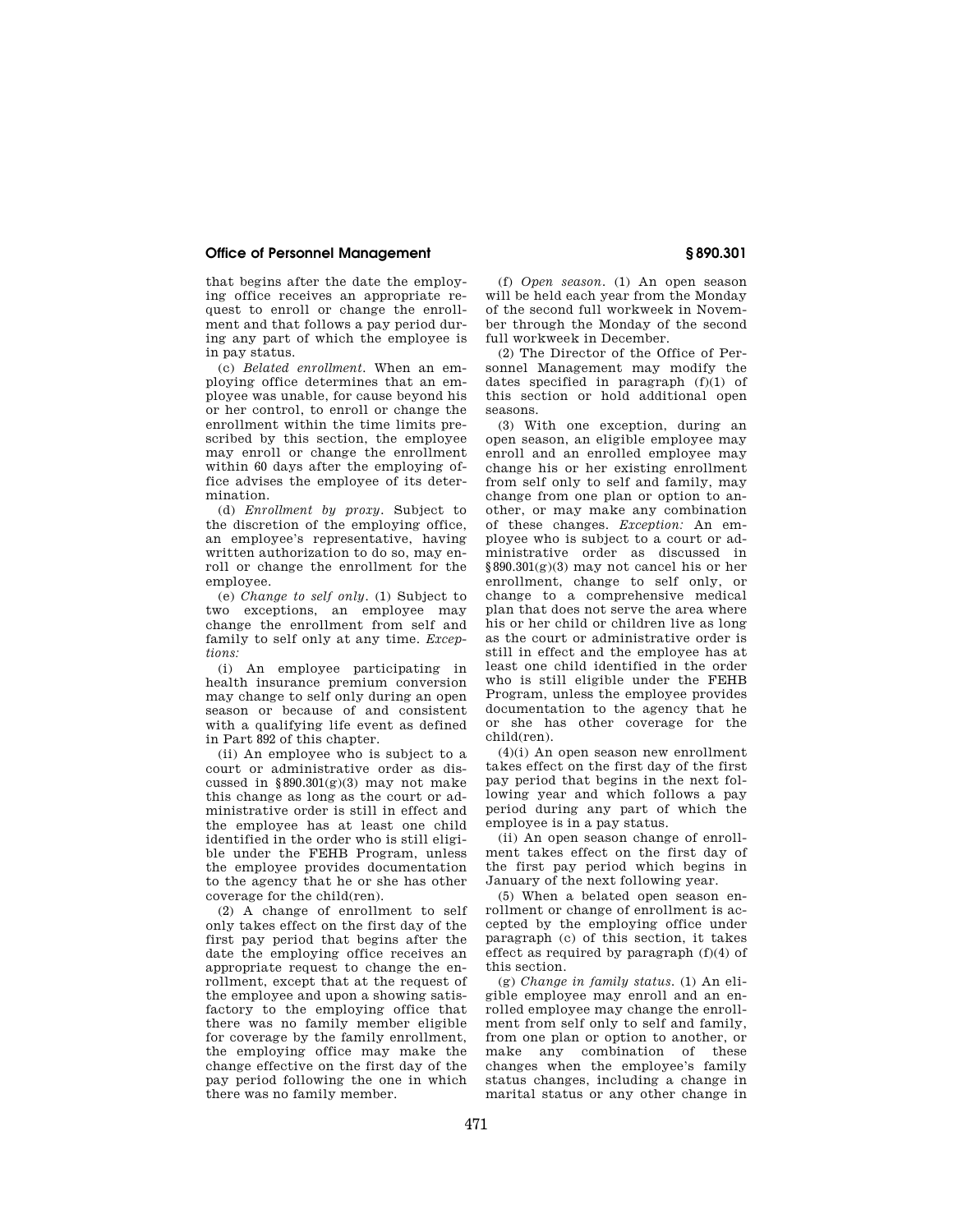family status. The employee must enroll or change the enrollment within the period beginning 31 days before the date of the change in family status, and ending 60 days after the date of the change in family status.

(2) An enrollment or change of enrollment made in conjunction with the birth of a child, or the addition of a child as a new family member in some other manner, takes effect on the first day of the pay period in which the child is born or becomes an eligible family member.

 $(3)(i)$  If an employing office receives a court or administrative order on or after October 30, 2000, requiring an employee to provide health benefits for his or her child or children, the employing office will determine if the employee has a self and family enrollment in a health benefits plan that provides full benefits in the area where the child or children live. If the employee does not have the required enrollment, the agency must notify him or her that it has received the court or administrative order and give the employee until the end of the following pay period to change his or her enrollment or provide documentation to the employing office that he or she has other coverage for the child or children. If the employee does not comply within these time frames, the employing office must enroll the employee involuntarily as stated in paragraph  $(g)(3)(ii)$  of this section.

(ii) If the employee is not enrolled or does not enroll, the agency must enroll him or her for self and family coverage in the option that provides the lower level of coverage in the Service Benefit Plan. If the employee has a self only enrollment, the employing office must change the enrollment to self and family in the same option and plan, as long as the plan provides full benefits in the area where the child or children live. If the employee is enrolled in a comprehensive medical plan that does not serve the area in which the child or children live, the employing office must change the enrollment to self and family in the option that provides the lower level of coverage in the Service Benefit Plan.

(4) Subject to two exceptions, the effective date of an involuntary enroll-

**§ 890.301 5 CFR Ch. I (1–1–10 Edition)** 

ment under paragraph  $(g)(3)$  of this section is the 1st day of the pay period that begins after the date the employing office completes the enrollment request. *Exceptions:* 

(i) If the court or administrative order requires an earlier effective date, the effective date will be the 1st day of the pay period that includes that date. Effective dates may not be retroactive to a date more than 2 years earlier, or prior to October 30, 2000.

(ii) If after an involuntary enrollment becomes effective and the employing office finds that circumstances beyond the employee's control prevented him or her from enrolling or changing the enrollment within the time limits in this section, the employee may change the enrollment prospectively within 60 days after the employing office advises the employee of its finding.

(h) *Change in employment status.* An eligible employee may enroll and an enrolled employee may change the enrollment from self only to self and family, from one plan or option to another, or make any combination of these changes when the employee's employment status changes. Except as otherwise provided, an employee must enroll or change the enrollment within 60 days after the change in employment status. Employment status changes include, but are not limited to—

(1) A return to pay status following loss of coverage under either—

(i) Section  $890.304(a)(1)(v)$  due to the expiration of 365 days in leave without pay (LWOP) status, or

(ii) Section  $890.502(b)(5)$  due to the termination of coverage during LWOP status.

(2) Reemployment after a break in service of more than 3 days.

(3) Restoration to a civilian position after serving in the uniformed services under conditions that entitle him or her to benefits under part 353 of this chapter, or similar authority.

(4) A change from a temporary appointment in which the employee is eligible to enroll under 5 U.S.C. 8906a, which requires payment of the full premium with no Government contribution, to an appointment that entitles the employee to receive the Government contribution.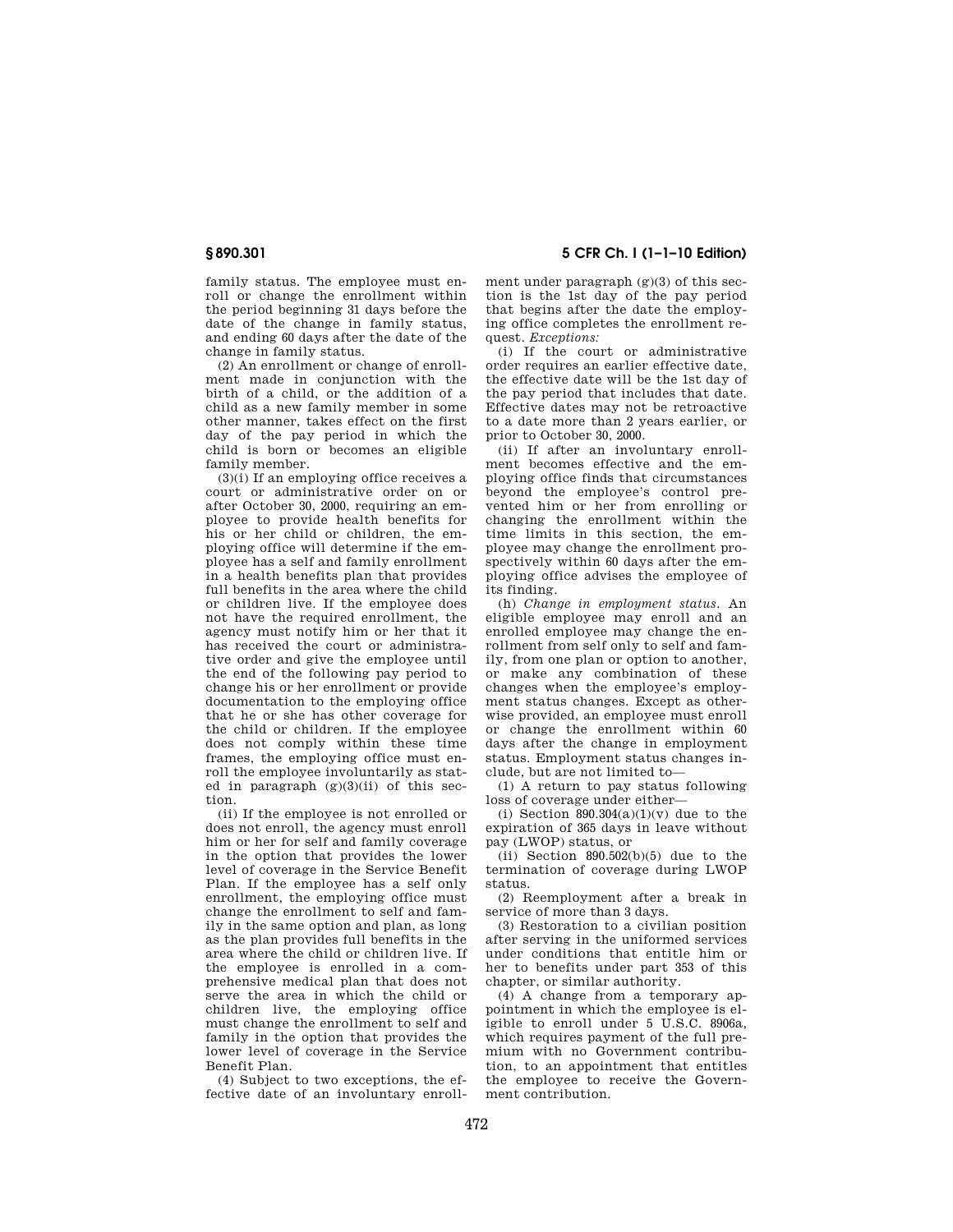### **Office of Personnel Management § 890.301**

(5) Separation from Federal employment when the employee or the employee's spouse is pregnant and the employee supplies medical documentation of the pregnancy. An employee who enrolls or changes the enrollment under this paragraph (h)(5) must do so during his or her final pay period. The effective date of an enrollment or a change of enrollment under this paragraph  $(h)(5)$  is the first day of the pay period which the employing office receives an appropriate request to enroll or change the enrollment.

(6) A transfer from a post of duty within a State of the United States or the District of Columbia to a post of duty outside a State of the United States or the District of Columbia, or the reverse. An employee who enrolls or changes the enrollment under this paragraph (h)(6) must do so within the period beginning 31 days before leaving the old post of duty and ending 60 days after arriving at the new post of duty.

(7) A change, without a break in service or after a separation of 3 days or less, to part-time career employment as defined in 5 U.S.C. 3401(2) and 5 CFR part 340, subpart B, or a change from such part-time career employment to full-time employment that entitles the employee to the full Government contribution.

(i) *Loss of coverage under this part or under another group insurance plan.* An eligible employee may enroll and an enrolled employee may change the enrollment from self only to self and family, from one plan or option to another, or make any combination of these changes when the employee or an eligible family member of the employee loses coverage under this part or another group health benefits plan. Except as otherwise provided, an employee must enroll or change the enrollment within the period beginning 31 days before the date of loss of coverage, and ending 60 days after the date of loss of coverage. Losses of coverage include, but are not limited to—

(1) Loss of coverage under another FEHB enrollment due to the termination, cancellation, or a change to self only, of the covering enrollment.

(2) Loss of coverage under another federally-sponsored health benefits program.

(3) Loss of coverage due to the termination of membership in an employee organization sponsoring or underwriting an FEHB plan.

(4) Loss of coverage due to the discontinuance of an FEHB plan in whole or in part. For an employee who loses coverage under this paragraph (i)(4):

(i) If the discontinuance is at the end of a contract year, the employee must change the enrollment during the open season, unless OPM establishes a different time. If the discontinuance is at a time other than the end of the contract year, OPM must establish a time and effective date for the employee to change the enrollment.

(ii) If the whole plan is discontinued, an employee who does not change the enrollment within the time set is considered to have canceled the plan in which enrolled.

(iii) If one option of a plan that has two options is discontinued, an employee who does not change the enrollment is considered to be enrolled in the remaining option of the plan.

(iv) If the discontinuance of the plan, whether permanent or temporary, is due to a disaster, an employee must change the enrollment within 60 days of the disaster, as announced by OPM. If an employee does not change the enrollment within the time frame announced by OPM, the employee will be considered to be enrolled in the standard option of the Blue Cross and Blue Shield Service Benefit Plan. The effective date of enrollment changes under this provision will be set by OPM when it makes the announcement allowing such changes.

(5) Loss of coverage under the Medicaid program or similar State-sponsored program of medical assistance for the needy.

(6) Loss of coverage under a non-Federal health plan because an employee moves out of the commuting area to accept another position and the employee's non-federally employed spouse terminates employment to accompany the employee. An employee may enroll or change the enrollment within the period beginning 31 days before the date the employee leaves employment in the old commuting area and ending 180 days after entry on duty at place of